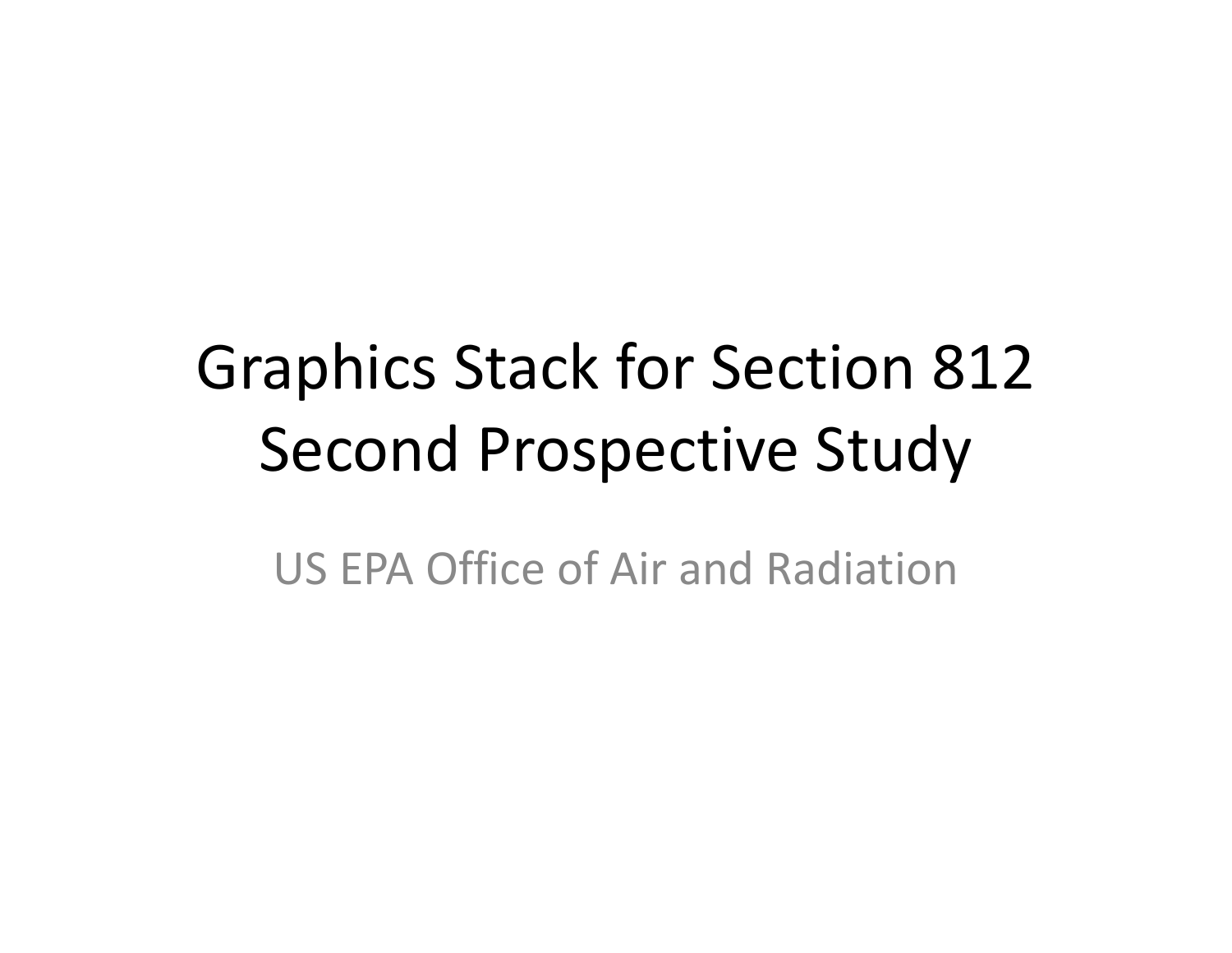US EPA. *The Benefits and Costs of the Clean Air Act from 1990 to 2020: Summary Report.* Feb 2011

**Exhibit 1. Primary Central Estimates of direct benefits and direct costs for the 2000, 2010, and 2020 study target years. (In billions of 2006 dollars). The graph shows the extent to which benefits exceed costs throughout the study period.**

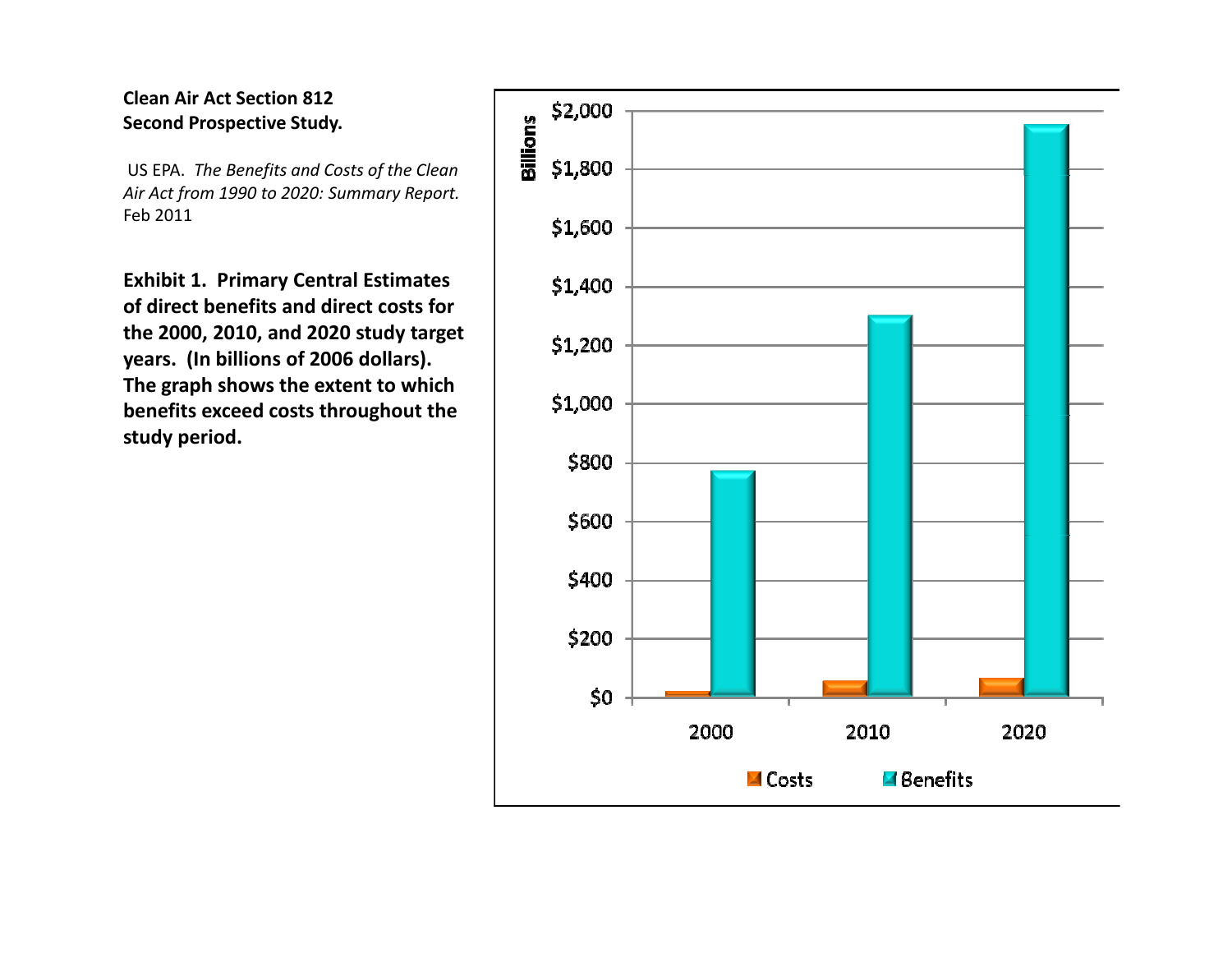US EPA. *The Benefits and Costs of the Clean Air Act from 1990 to 2020: Summary Report.* Feb 2011

**Exhibit 2. Clean Air Act Section 312 statutory language (abridged) as amended by Section 812 of the 1990 Amendments. The text of the lawdefines Congress' direction to EPA regarding the scope and review of these studies.**

#### **CLEAN AIR ACT SEC. 312. ECONOMIC IMPACT ANALYSES (as amended, in part):**

- (a) The Administrator…shall conduct a comprehensive analysis of the impact of this Act on the public health, economy, and environment of the United States…
- (b) In describing the benefits of a standard described in subsection (a), the Administrator shall consider all of the economic, public health, and environmental benefits of efforts to comply with such standard…
- The Administrator shall assess how benefits are measured in order to assure that damage to human health and the environment is more accurately measured and taken into account…
- (c) [T]he Administrator shall consider the effects…on employment, productivity, cost of living, economic growth, and the overall economy of the United States.
- (e) [T]he Administrator...shall appoint an Advisory Council on Clean Air Compliance Analysis of…recognized experts in the fields of the health and environmental effects of air pollution, economic analysis, environmental sciences, and such other fields that the Administrator determines to be appropriate.
- (g) The Council shall‐
	- (1) review the data to be used for any analysis required under this section and make recommendations to the Administrator on the use of such data;
	- (2) review the methodology used to analyze such data and make recommendations to the Administrator on the use of such methodology; and
	- (3) prior to the issuance of a report…review the findings of such report, and make recommendations to the Administrator concerning the validity and utility of such findings.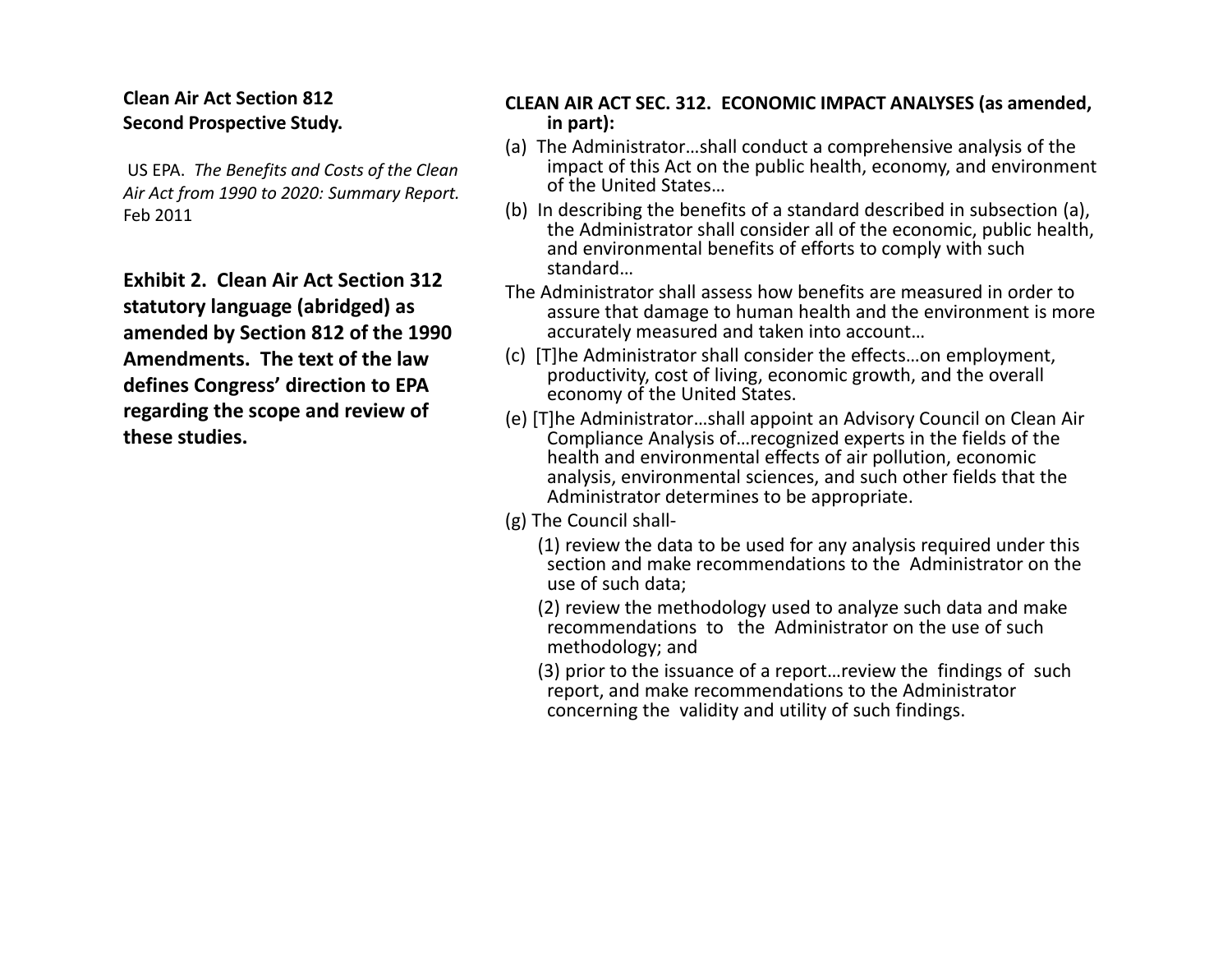US EPA. *The Benefits and Costs of the Clean Air Act from 1990 to 2020: Summary Report.* Feb 2011

**Exhibit 3. Second Prospective Study scenarios conceptual schematic. This exhibit is a schematic depiction of the scenarios to illustrate their timing and conceptual foundations. The differences in emissions between studies and between years are not to scale and should not be viewed as <sup>a</sup> comparison of emission reductions achieved between studies or between years.**

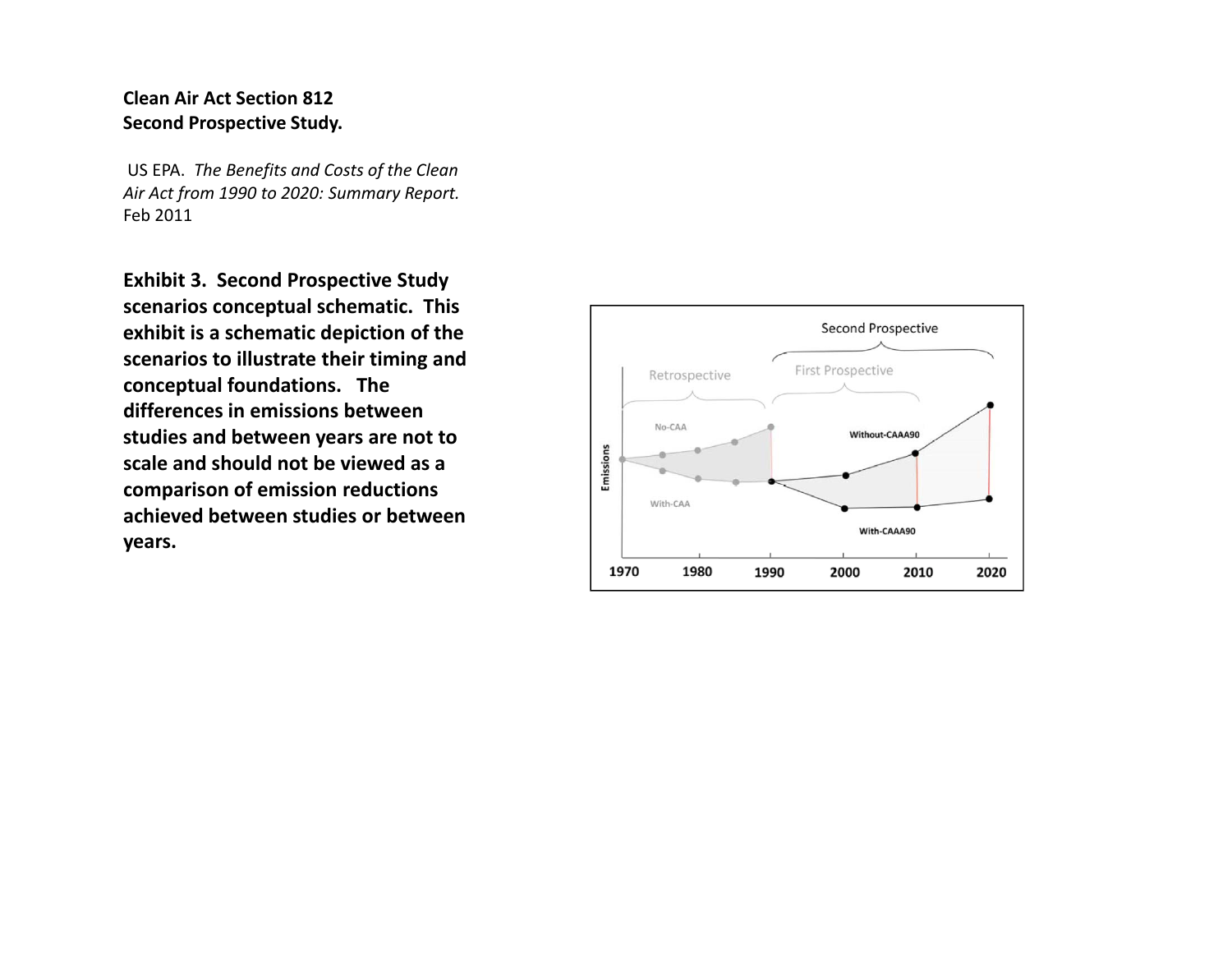US EPA. *The Benefits and Costs of the Clean Air Act from 1990 to 2020: Summary Report.* Feb 2011

**Exhibit 4. Analytical sequence of the Second Prospective Study. This flowchart shows the order of the major analytical steps followed to conduct the study.**

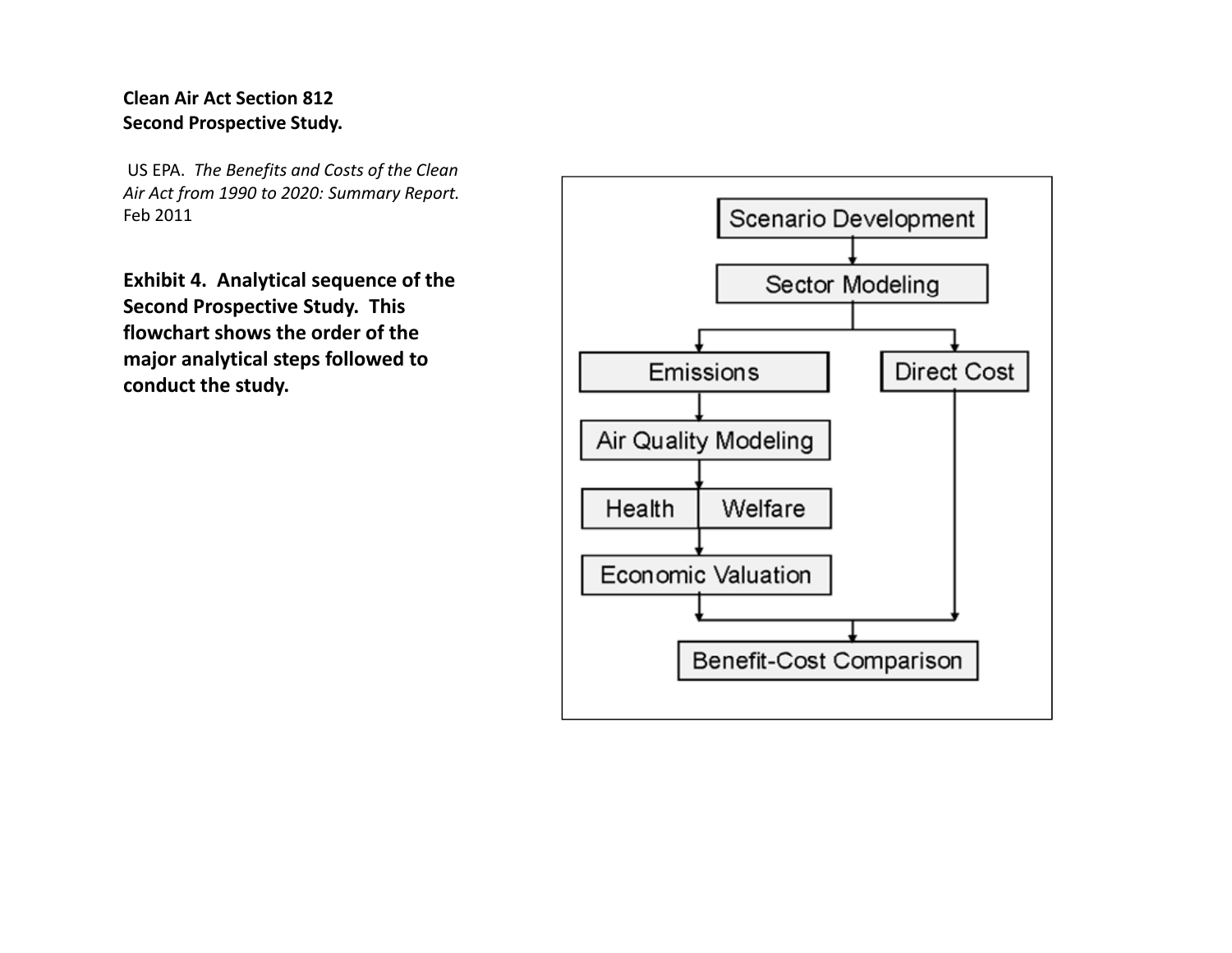US EPA. *The Benefits and Costs of the Clean Air Act from 1990 to 2020: Summary Report.* Feb 2011

**Exhibit 5. Year 2020 direct cost of compliance by source category. (In billions of year 2006 value dollars). The first five darker orange bars show how compliance costs compare for the five major categories of emissions source. Additional controls applied to these five source categories at the local level for the purposes of meeting air quality standards are shown by the si h xt d k ar er orange bar. The li hg ter orange bar also reflects additional local controls but these are shownseparately because their costs are sig y nificantlymore uncertain.**

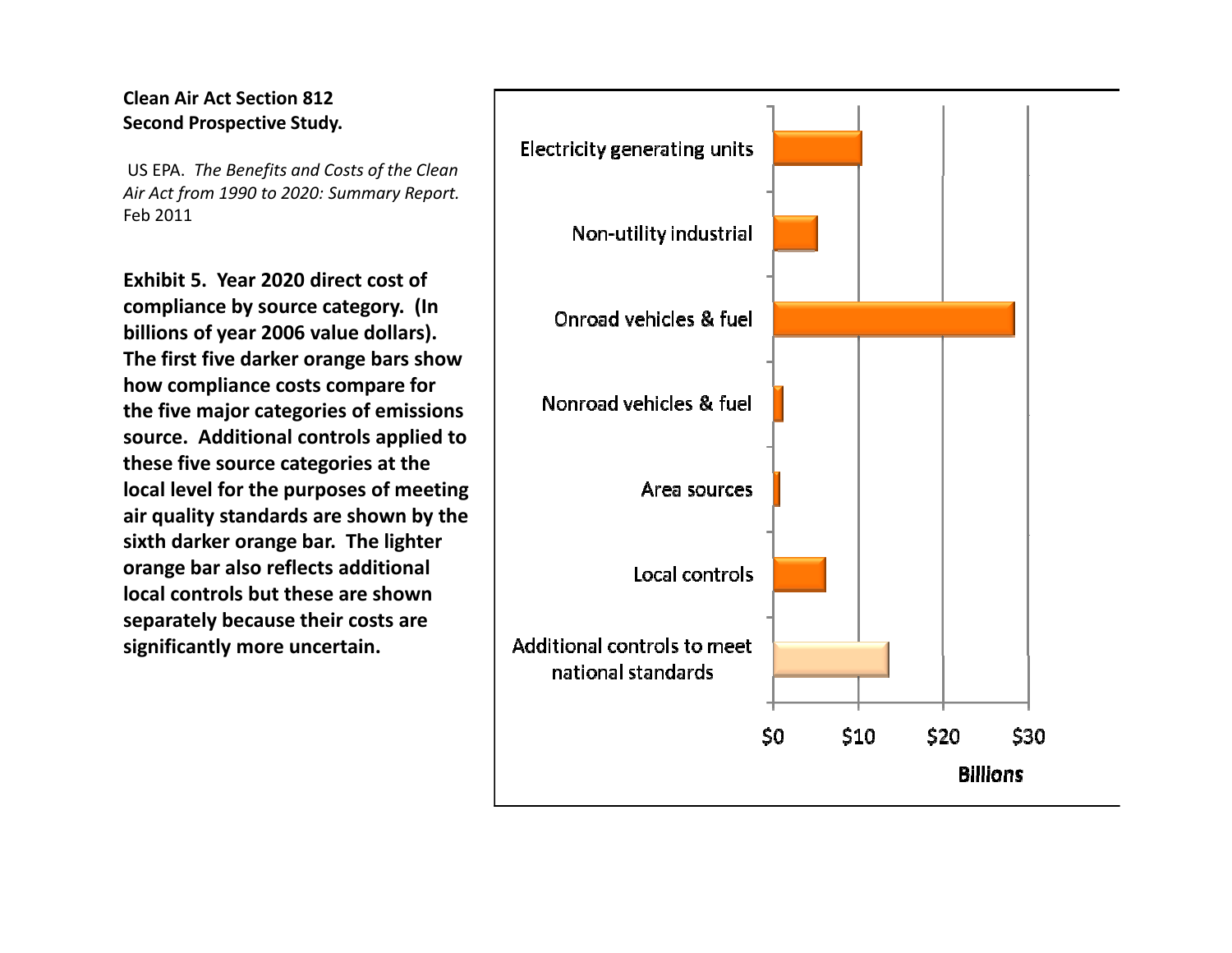US EPA. *The Benefits and Costs of the Clean Air Act from 1990 to 2020: Summary Report.* Feb 2011

**Exhibit 6. Year 2020 key pollutant emissions under the** *With‐CAAA90***and** *Without‐CAAA90* **scenarios. (In millions of short tons). The difference in height between the orange and blue bars for each pollutant shows the estimated reduction in that pollutant achieved by 1990 Clean Air Act Amendment programs.**

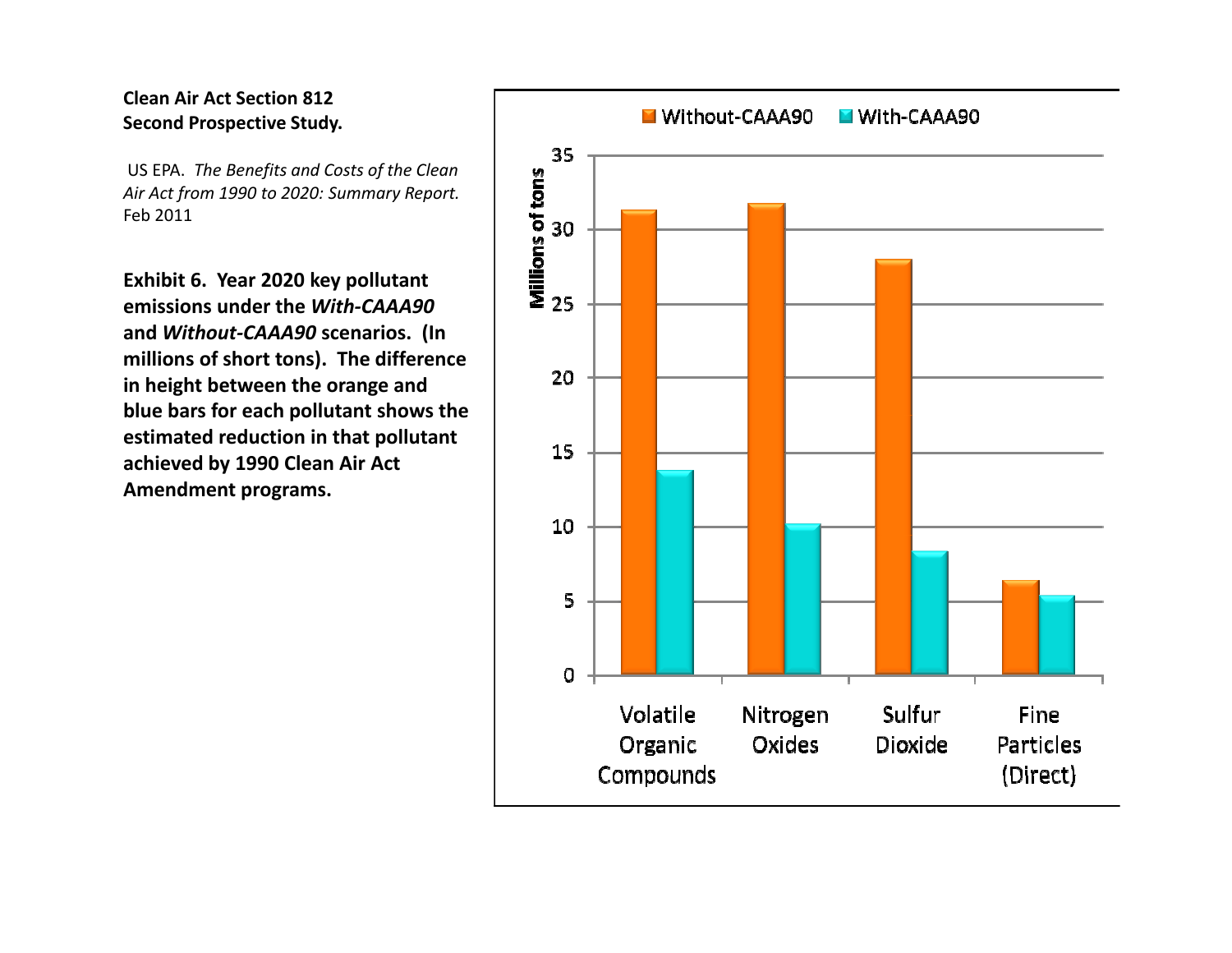US EPA. *The Benefits and Costs of the Clean Air Act from 1990 to 2020: Summary Report.* Feb 2011

**Exhibit 7. Difference in annual average fine particle (PM2.5) concentrations between the** *With‐ CAAA90* **and** *Without‐CAAA90* **scenarios:** *With‐CAAA90* **minus** *Without ‐CAAA90* **for 2020. (In micrograms per cubic meter). The map shows the change in concentrations of fine particles in the atmosphere achieved by 1990 Clean Air Act A d men ment programs. The darker the blue color, the greater the improvement in air quality. The few spots of orange on the map are isolated locations where the air quality model projected slightly higher fine particle concentrations under the** *With‐CAAA90* **scenario than under the** *Without‐CAAA90* **scenario.**

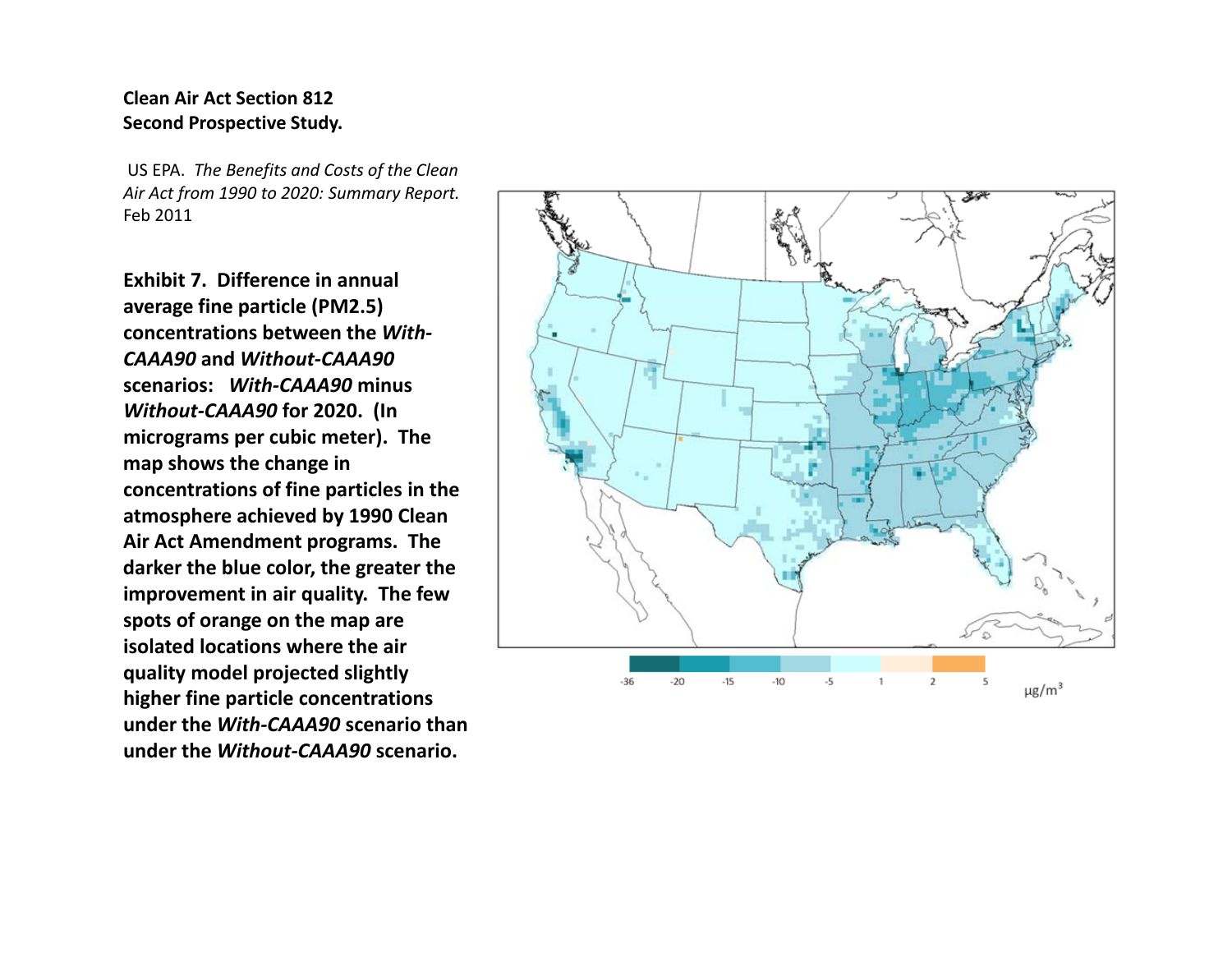US EPA. *The Benefits and Costs of the Clean Air Act from 1990 to 2020: Summary Report.* Feb 2011

**Exhibit 8. Differences in key health effects outcomes associated with fine particles (PM2.5) and ozone between the** *With‐CAAA90* **and** *Without‐ CAAA90* **scenarios for the 2010 and2020 study target years. (In number of cases avoided, rounded to 2 significant digits). The table shows the reductions in risk of various air pollution‐related health effects hi d b 1990 Cl Ai A achievedby Clean Air Act Amendment programs, with each risk change expressed as the equivalent number of incidences avoided across the exposed population. <sup>p</sup> <sup>p</sup> <sup>p</sup>** SchoolLoss

| n       | <b>Health Effect Reductions</b><br>(PM2.5 & Ozone Only) | <b>Pollutant(s)</b> | <b>Year 2010</b> | <b>Year 2020</b> |
|---------|---------------------------------------------------------|---------------------|------------------|------------------|
| t.      | PM2.5 Adult Mortality                                   | <b>PM</b>           | 160,000          | 230,000          |
|         | <b>PM2.5 Infant Mortality</b>                           | PM                  | 230              | 280              |
| ۱e<br>n | <b>Ozone Mortality</b>                                  | Ozone               | 4,300            | 7,100            |
|         | <b>Chronic Bronchitis</b>                               | PM                  | 54,000           | 75,000           |
|         | <b>Acute Bronchitis</b>                                 | <b>PM</b>           | 130,000          | 180,000          |
|         | <b>Acute Myocardial Infarction</b>                      | PM                  | 130,000          | 200,000          |
|         | Asthma Exacerbation                                     | PM                  | 1,700,000        | 2,400,000        |
|         | <b>Hospital Admissions</b>                              | PM, Ozone           | 86,000           | 135,000          |
| ۱k      | <b>Emergency Room Visits</b>                            | PM, Ozone           | 86,000           | 120,000          |
| S       | <b>Restricted Activity Days</b>                         | PM, Ozone           | 84,000,000       | 110,000,000      |
|         | <b>School Loss Days</b>                                 | Ozone               | 3,200,000        | 5,400,000        |
|         | Lost Work Days                                          | PM                  | 13,000,000       | 17,000,000       |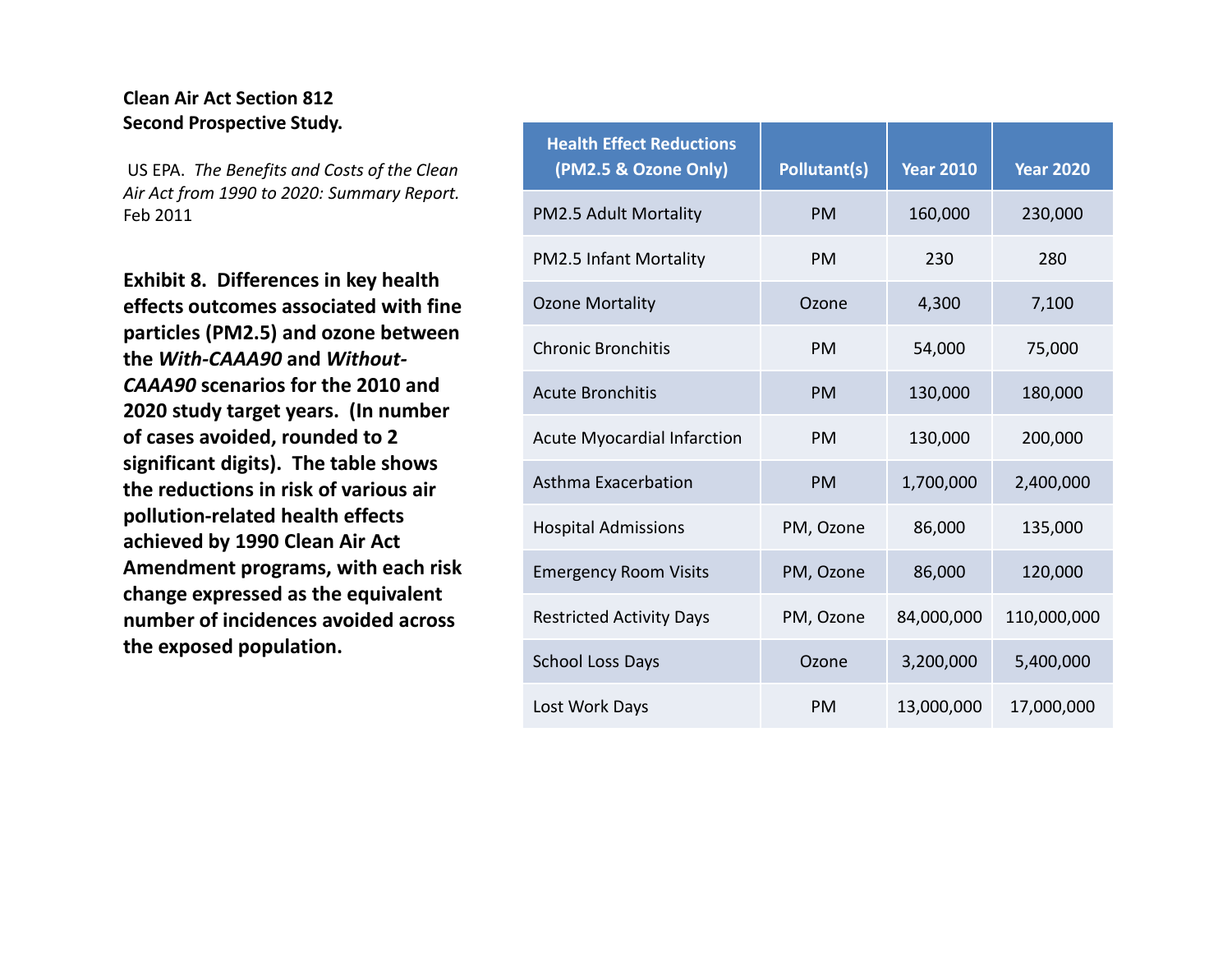US EPA. *The Benefits and Costs of the Clean Air Act from 1990 to 2020: Summary Report.* Feb 2011

|                                                                                                                                                                        | <b>Quantified Human Welfare and Ecological Effects</b>          | Pollutant(s)           |
|------------------------------------------------------------------------------------------------------------------------------------------------------------------------|-----------------------------------------------------------------|------------------------|
| <b>Exhibit 9. Ecological and welfare</b><br>effects included in primary estimates                                                                                      | Visibility in residential areas (metropolitan areas)            | PM, Ozone              |
| of benefits. For each effect in the<br>table, the limited geographic range or<br>the subset of effects included in the<br>primary results is listed in<br>parentheses. | Visibility in recreational areas (large parks in three regions) | PM, Ozone              |
|                                                                                                                                                                        | Commercial timber (commercially important tree species)         | PM, Ozone              |
|                                                                                                                                                                        | Agriculture (commercially important crops)                      | Ozone                  |
|                                                                                                                                                                        | Recreational fishing (Adirondacks)                              | <b>Acid Deposition</b> |
|                                                                                                                                                                        | Materials damage (a few acid-sensitive materials)               | <b>Sulfur Oxides</b>   |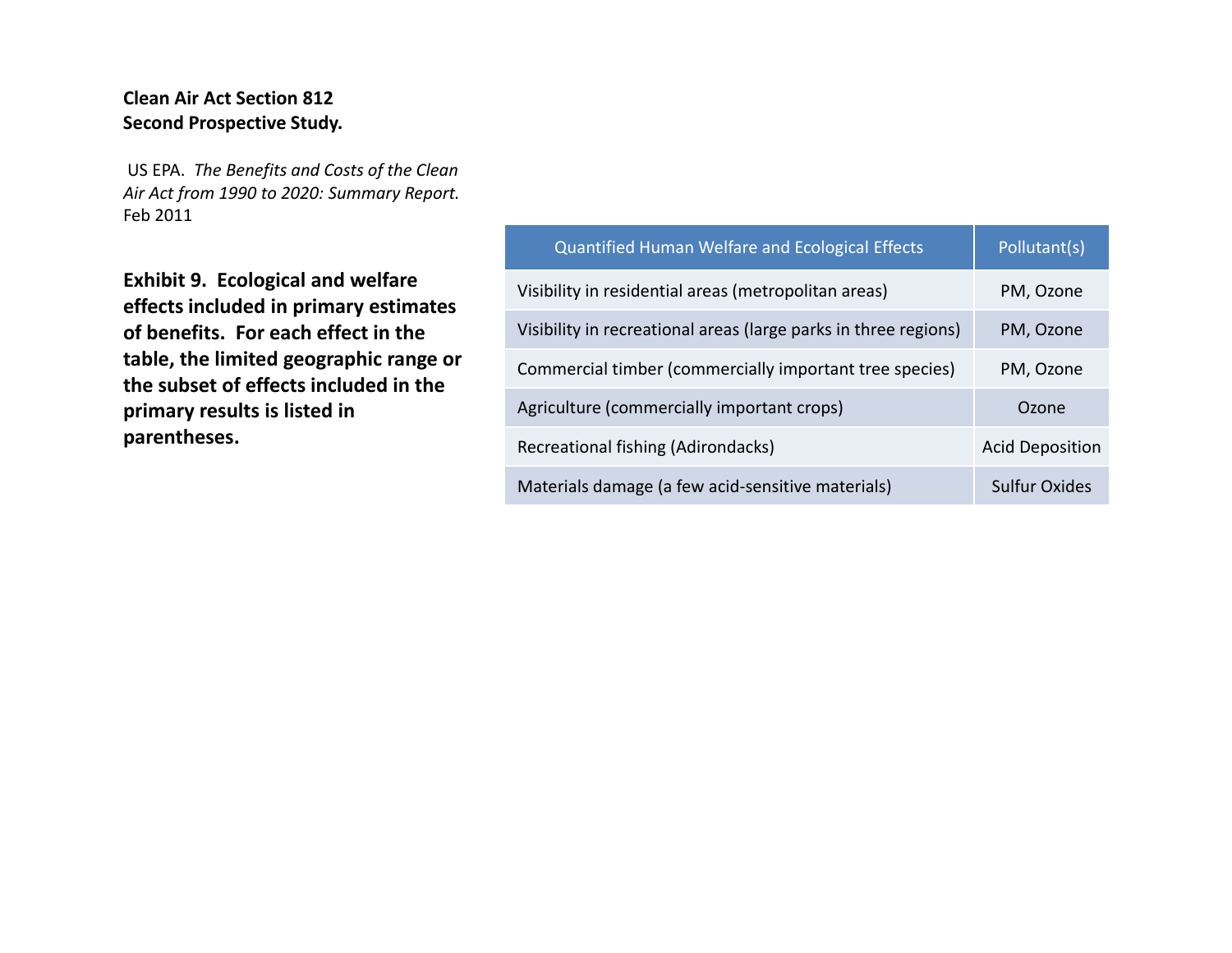US EPA. *The Benefits and Costs of the Clean Air Act from 1990 to 2020: Summary Report.* Feb 2011

**Exhibit 10. Visibility conditions at the county level under the** *With‐CAAA90* **and** *Without‐CAAA90* **scenarios for 2020. (In Deciviews). The maps show visibility conditions under each scenario with lighter colors indicating better visibility.**

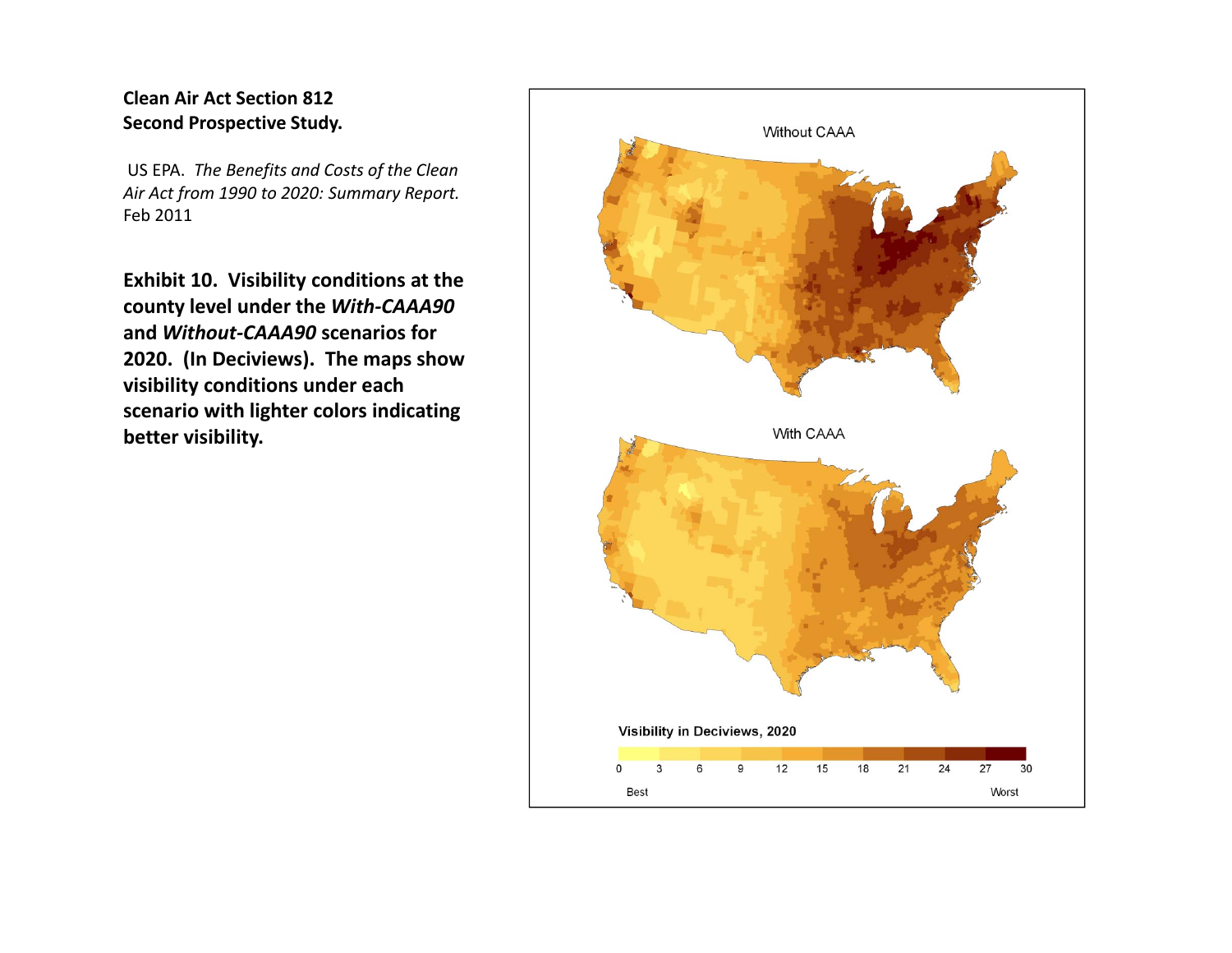US EPA. *The Benefits and Costs of the Clean Air Act from 1990 to 2020: Summary Report.* Feb 2011

**Exhibit 11. Year 2020 Primary Central Estimates of direct costs and direct benefits with breakdown of benefits by effect category. (In billions of year 2006 dollars). The two leftmost bars show the extent to which total benefits exceed total costs, and the bars to the right provide the breakdown of benefits by category of effect. The third bar shows the extent to** which mortality reduction benefits **exceed all other effects, including total costs. The Other Non‐\$ bar to the right is intended to emphasize the extensive benefit end points which could not be monetized, and the question mark indicates the potential value of these effects is unknown.**

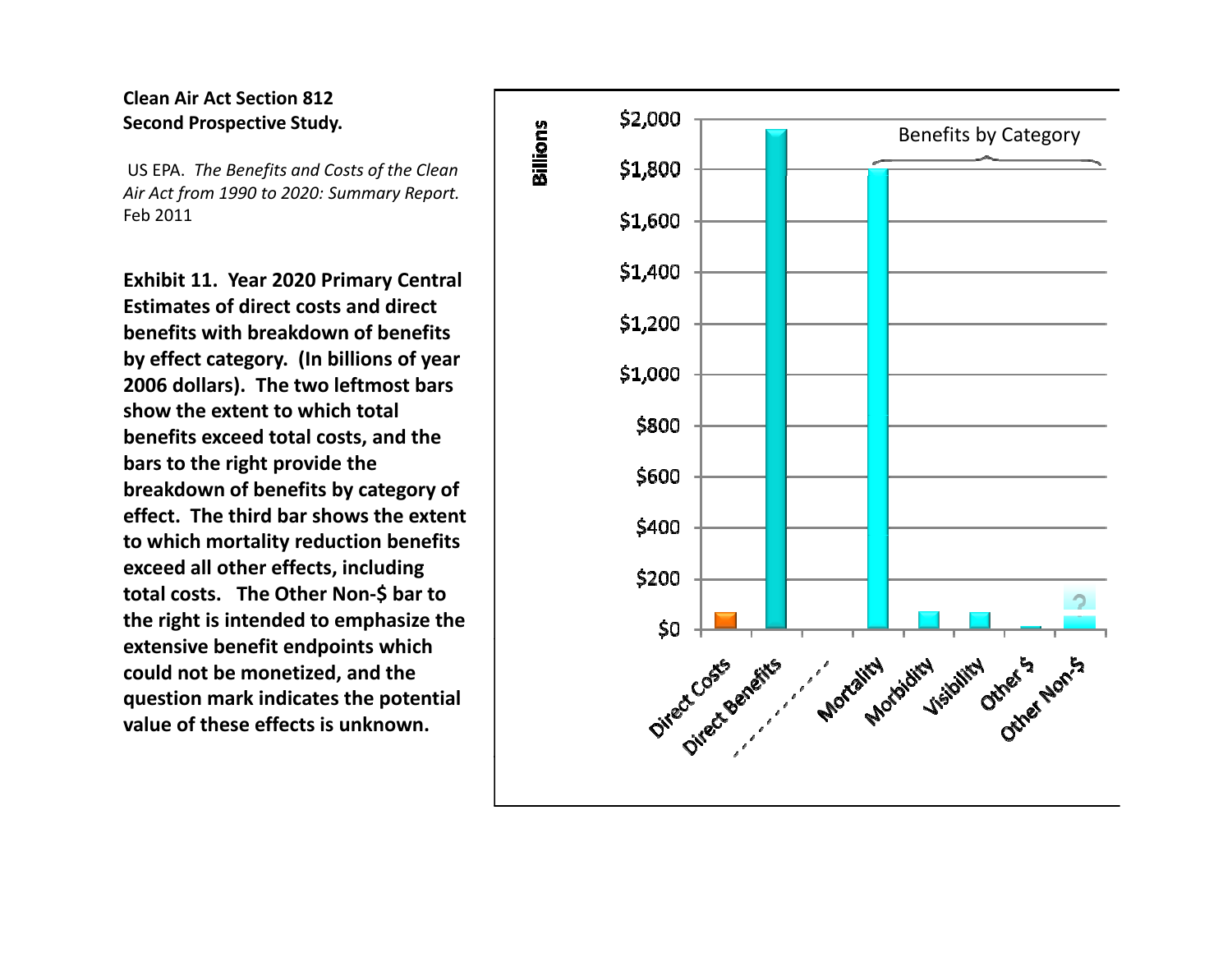US EPA. *The Benefits and Costs of the Clean Air Act from 1990 to 2020: Summary Report.* Feb 2011

**Exhibit 12. Comparison of 2010 Benefits from First and Second Prospective Studies. (In billions of year 2006 dollars)**

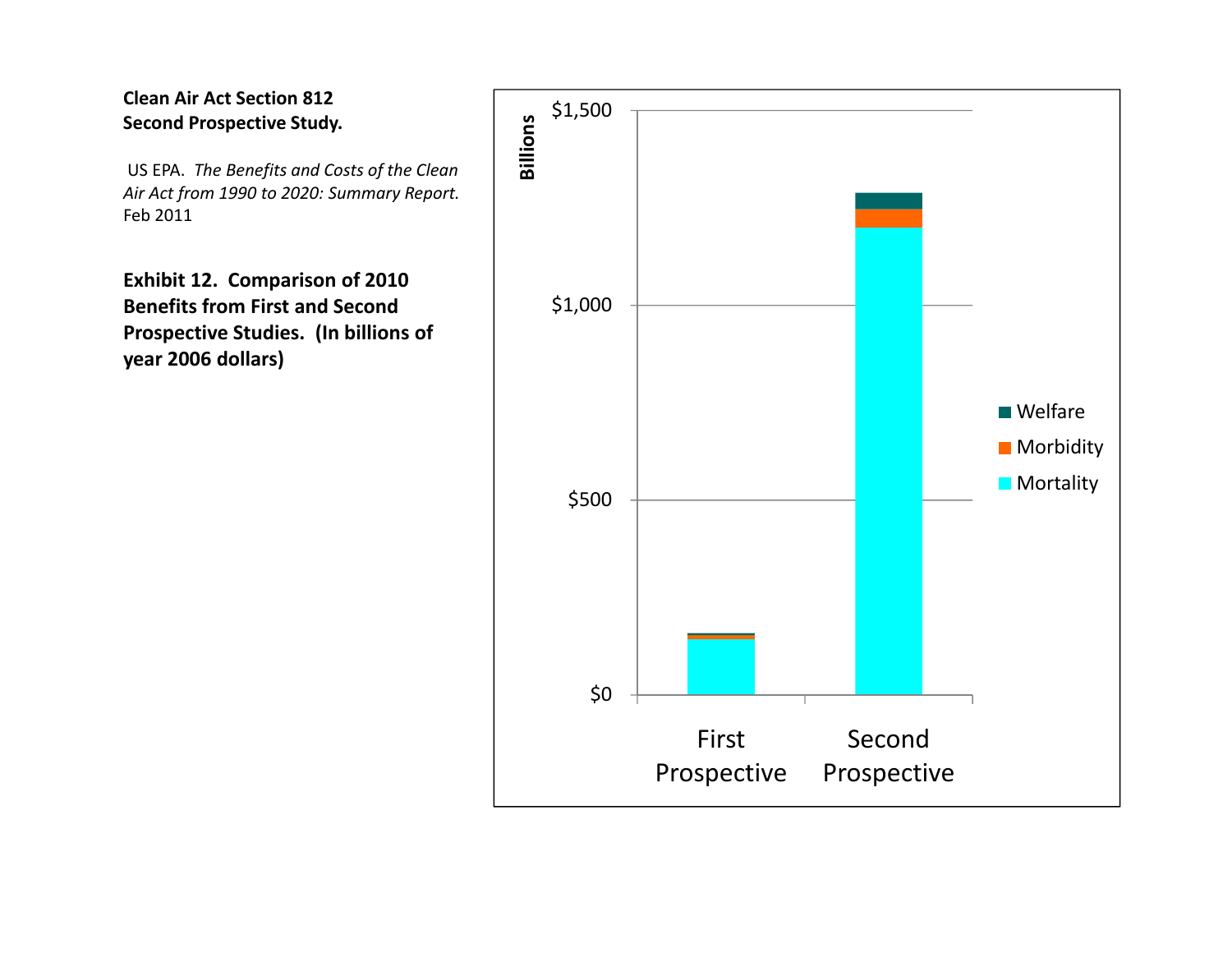US EPA. *The Benefits and Costs of the Clean Air Act from 1990 to 2020: Summary Report.* Feb 2011

**Exhibit 13. Differences in "Cost Only" model projections of GDP and economic welfare between the** *With‐ CAAA90* **and** *Without‐CAAA90* **scenarios. For the set of economy‐ wide model runs which excluded beneficial effects of clean air, the orange bars indicate that economic growth as measured by Gross Domestic Product is lower throughout the study peri do . The blue bars indicate that the measure of economic welfare generated by the economy‐wide model is also lower through the end of the study's reference period.**

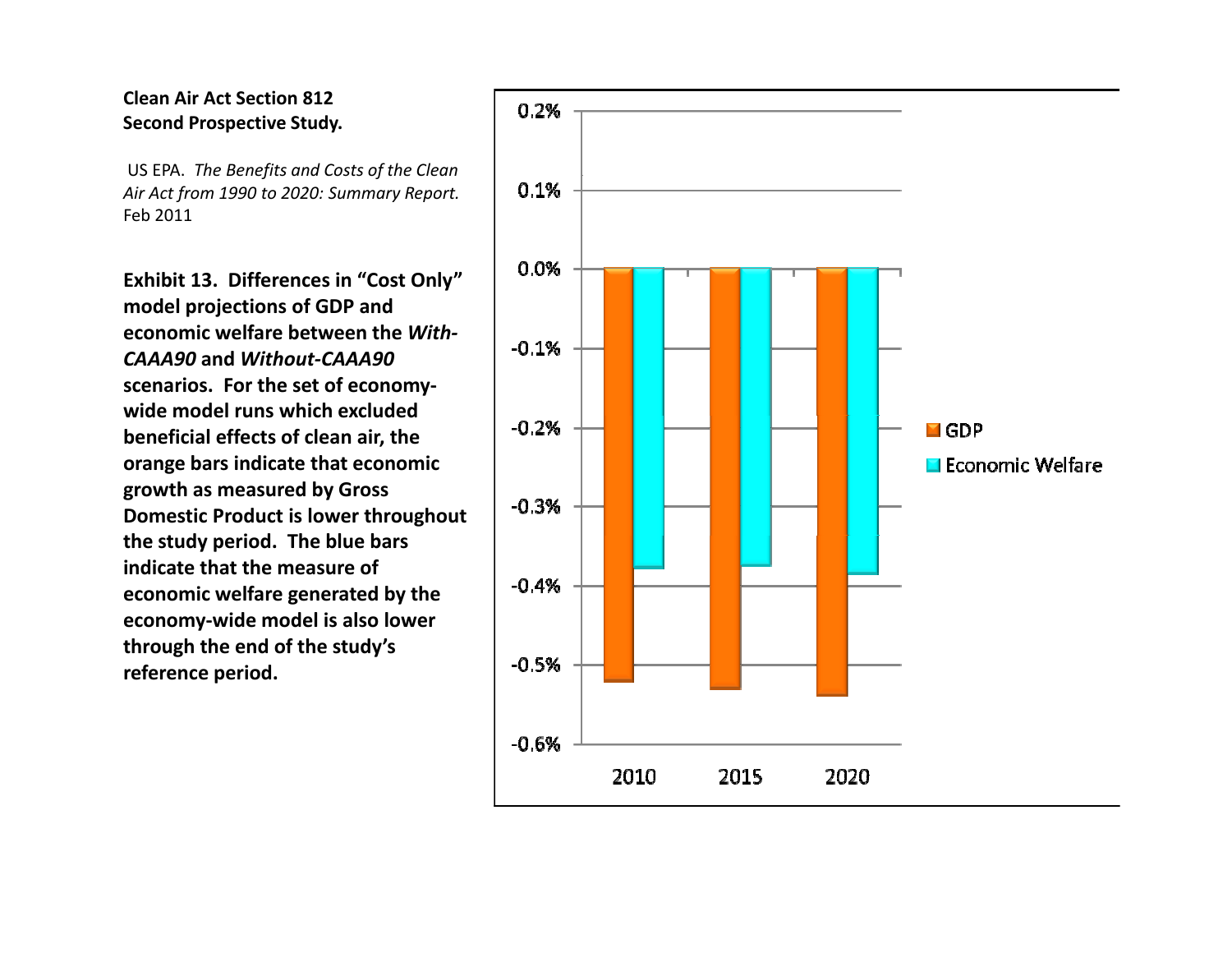US EPA. *The Benefits and Costs of the Clean Air Act from 1990 to 2020: Summary Report.* Feb 2011

**Exhibit 14. Differences in "Cost and Partial Benefit Benefit" model projections of GDP and economic welfare between the** *With‐CAAA90* **and** *Without‐CAAA90* **scenarios. A comparison of this chart with the preceding one (Exhibit 13) shows the significant changes in economy ‐wide modeling which occurred when just two of the beneficial effects of clean air were incorporated. Economic growth as depicted by the orange bars is initially lower but by the end of the study period 1990 Clean Air Act Amendment p g ro rams lead to higher overall growth in the economy. The blue bars indicate growing improvement in the measure of household economic welfare, <sup>a</sup> result which occurs because of the two beneficial effects of cleaner air and the fact that welfare is not determined by economic growth alone. Including more of the beneficial effects of cleaner air would likely result in even greater improvements in economic growth and household economic welfare.**